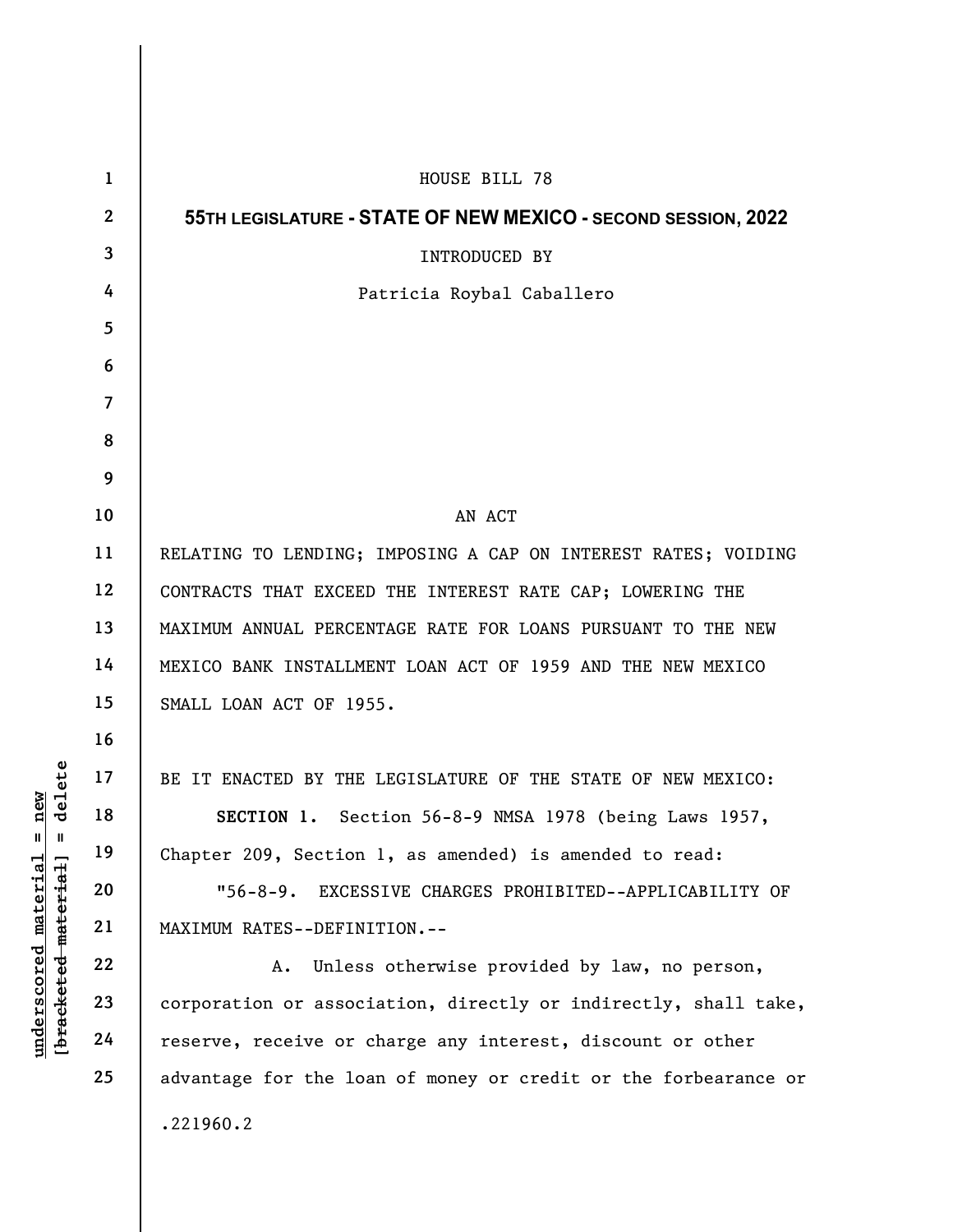1 2 3 postponement of the right to receive money or credit except at the rates permitted in Sections 56-8-1 through 56-8-21 NMSA 1978.

B. Except as provided for in this section, the maximum lawful rate of interest charged or received for the extension of credit shall not exceed thirty-six percent per year.

C. The calculation of interest shall include any periodic or nonperiodic interest, any periodic or nonperiodic finance charge, any ancillary products or services and any other charges or fees incident to the extension of credit.

D. Any contract for the extension of credit entered into after July 1, 2022 having a rate of interest in excess of the maximum lawful rate shall be void as to principal and interest.

E. The limitation on interest for the extension of credit shall not apply to any federally insured depository institution or government-issued bonds.

underscored material = new [bracketed material] = delete F. In the event the United States prime lending rate exceeds ten percent, the maximum lawful rate of interest charged or received may exceed thirty-six percent per year but shall not exceed thirty percentage points in excess of the United States prime lending rate.

[B.] G. No provision of law prescribing maximum rates of interest that may be charged in any transaction shall .221960.2  $- 2 -$ 

4

5

6

7

8

9

10

11

12

13

14

15

16

17

18

19

20

21

22

23

24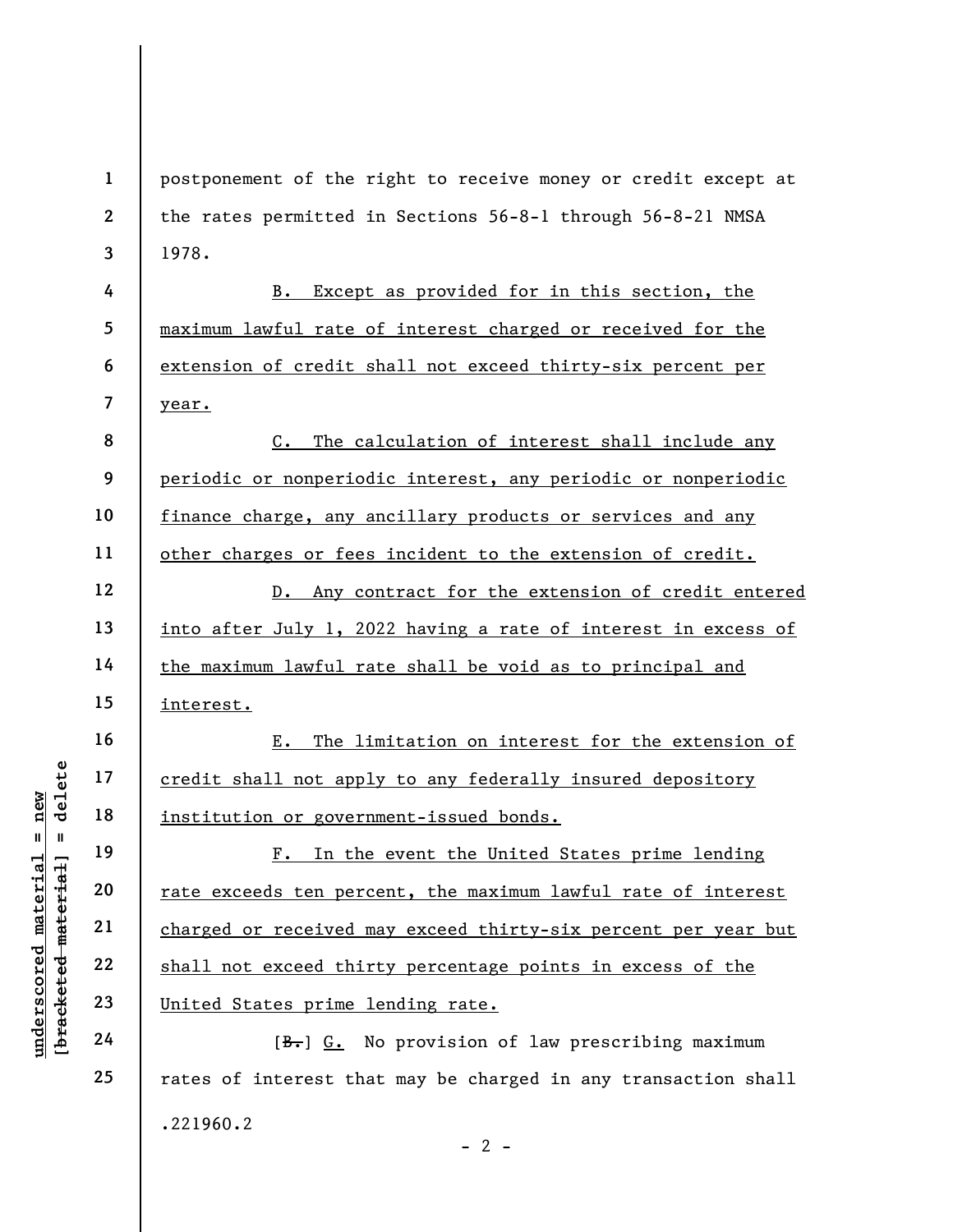1 2 3 4 5 6 7 8 9 10 11 12 13 apply to a transaction in which a corporation, limited liability corporation or other business entity is a debtor, regardless of the purpose for which the corporation was formed and regardless of the fact that an individual is codebtor, endorser, guarantor, surety or accommodation party. No corporation or its codebtor, endorser, guarantor, surety or accommodation party shall have a cause of action or affirmatively plead, counterclaim, set off or set up the defense of usury in any action to recover damages or enforce a remedy on any obligation executed by the corporation, and no civil or criminal penalty that would otherwise be applicable except as provided in Sections 30-43-1 through 30-43-5 NMSA 1978 shall apply on any obligation executed by the corporation.

[C. A lender may, in the case of business or commercial loans for business or commercial purposes in the amount of five hundred thousand dollars (\$500,000) or more, take, receive, reserve or charge on any loan or discount made, or upon any note, bill of exchange or other evidence of debt, interest at a rate agreed to by the parties.

 $\begin{array}{c|c|c|c|c} \multicolumn{1}{|c|}{\text{blue}} & \multicolumn{1}{|c|}{\text{blue}} & \multicolumn{1}{|c|}{\text{take, receive, reserve}} \\ \hline \multicolumn{1}{|c|}{\text{blue}} & \multicolumn{1}{|c|}{\text{blue}} & \multicolumn{1}{|c|}{\text{blue}} & \multicolumn{1}{|c|}{\text{blue}} & \multicolumn{1}{|c|}{\text{blue}} \\ \hline \multicolumn{1}{|c|}{\text{blue}} & \multicolumn{1}{|c|}{\text{blue}} & \multicolumn{1}{|c|}{\text{blue}} & \multicolumn{1}{|$ D.] H. In addition to the maximum interest or discount that a lender is permitted to charge by law, the lender may charge, take, reserve or receive a premium or points in an amount up to but not exceeding three percent of the face amount of the loan on interim construction loans; provided that the total amount does not exceed the maximum lawful rate of .221960.2

 $-3 -$ 

14

15

16

17

18

19

20

21

22

23

24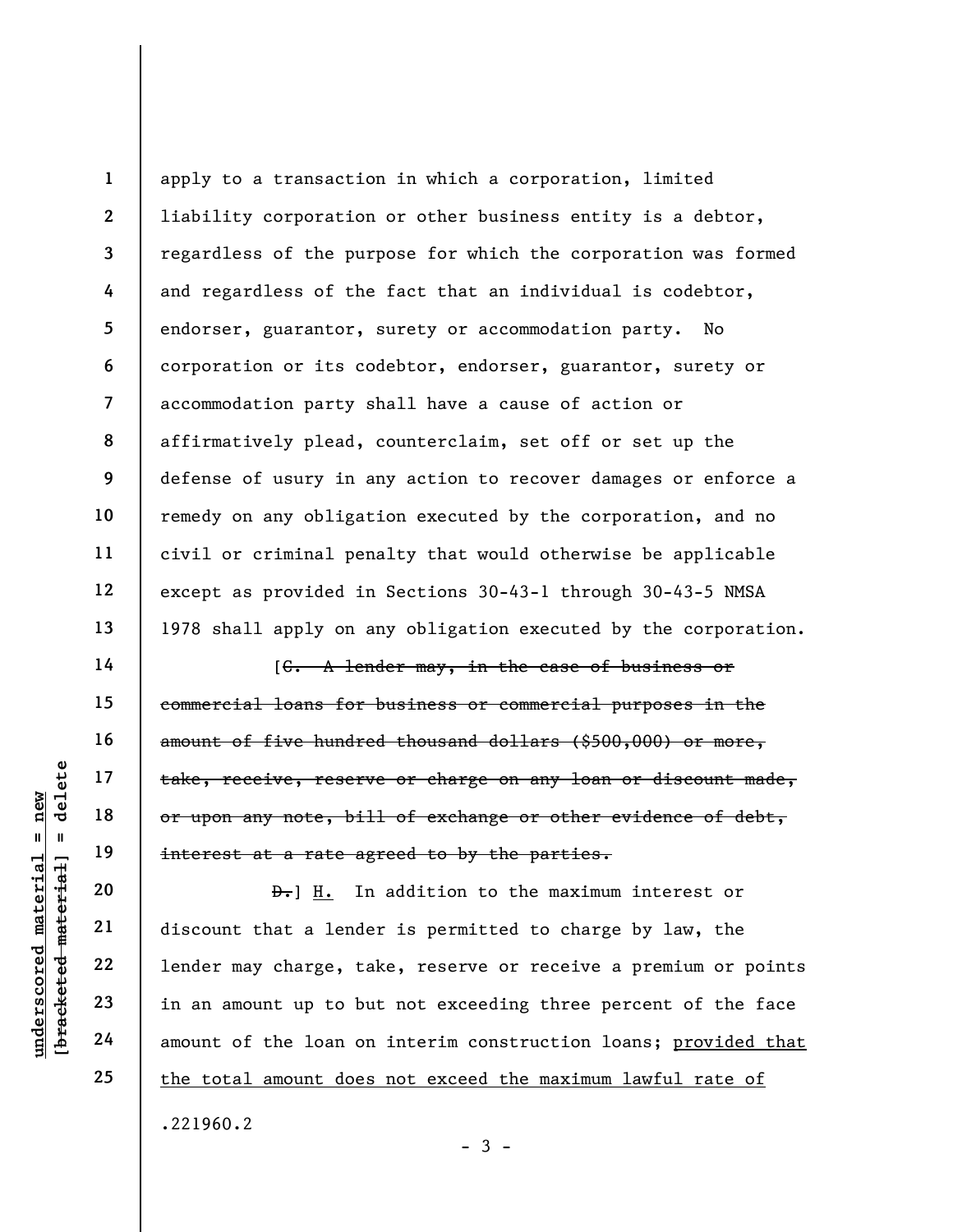2 3 4 5 6 7 8 9 10 11 12 interest as provided in Subsections B through F of this section. The lender may charge and require the borrower to pay the premium upon execution of the loan agreement, whether the proceeds are delivered to the borrower immediately or whether there are to be obligatory or permissive future advances. The lender shall not be required to refund this charge in the event of prepayment of the obligation. For the purposes of this section, "interim construction loan" means a loan secured by a first mortgage and used by the borrower primarily for financing the construction of buildings, structures or improvements on or to the real property on which the first mortgage has been taken.

under 17<br>
= 18<br>
= 18<br>
= 19<br>
= 19<br>
= 19<br>
= 19<br>
= 19<br>
= 19<br>
= 19<br>
= 19<br>
= 19<br>
= 19<br>
= 19<br>
= 19<br>
= 19<br>
= 19<br>
= 19<br>
= 19<br>
= 19<br>
= 19<br>
= 19<br>
= 19<br>
= 19<br>
= 19<br>
= 19<br>
= 19<br>
= 19<br>
= 19<br>
= 19<br>
= 19<br>
= 19<br>
= 19<br>
= 19<br>
= 19<br>
= 19<br>
= [E.] I. A lender may charge, take, reserve or receive points or a premium on any loan secured by real property; provided the points or premium together with the interest or discount charged, taken, reserved or received do not exceed the maximum interest [or discount permitted by law. The lender shall not be required to refund this charge in the event of prepayment even if the prepayment would result in a higher charge to the borrower than permitted by law) as provided in Subsections B through F of this section.

[F.] J. A loan in an amount equal to five thousand dollars (\$5,000) or less shall be made only pursuant to the New Mexico Bank Installment Loan Act of 1959 or the New Mexico Small Loan Act of 1955."

- 4 -

.221960.2

1

13

14

15

16

17

18

19

20

21

22

23

24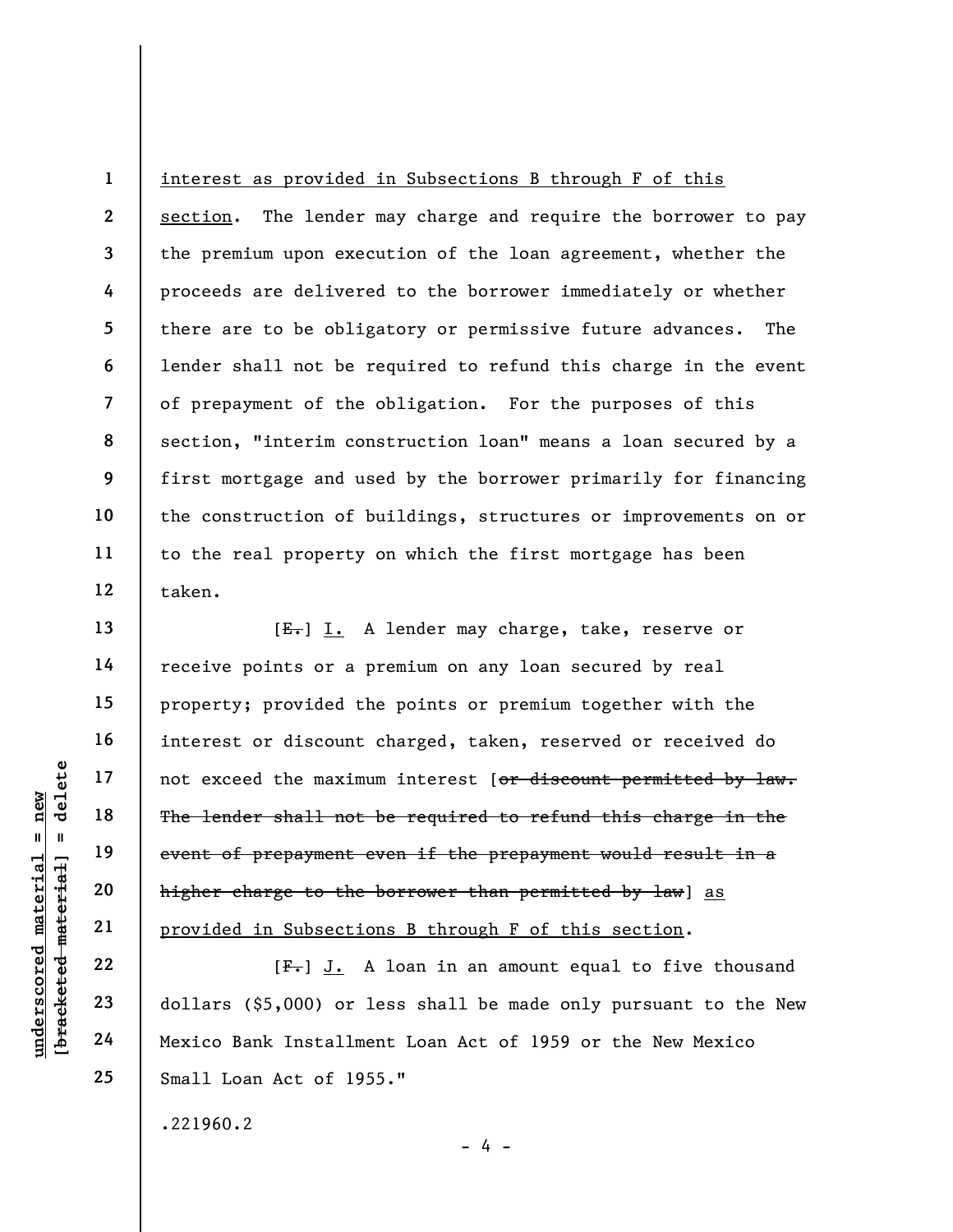1 2 3 4 5 6 7 8 9 10 11 12 13 14 15 16 17 SECTION 2. Section 56-8-13 NMSA 1978 (being Laws 1957, Chapter 209, Section 4) is amended to read: "56-8-13. PENALTIES AND FORFEITURES.-- A. The taking, receiving, reserving or charging of a rate of interest greater than allowed by [this act] Section 56-8-9 NMSA 1978, when knowingly done, shall be deemed a forfeiture of the entire amount of such interest [which] that the note, bill or other evidence of debt carries with it or which has been agreed to be paid thereon. In case the greater rate of interest has been paid, the person by whom it has been paid or [his] the person's legal representatives may recover [back] by civil action twice the amount of the interest thus paid from the person, corporation or association taking or receiving the same; provided that such action is commenced within two  $\left(\frac{2}{2}\right)$  years from the time the usurious transaction occurred.

underscored material = new [bracketed material] = delete B. Any contract for the extension of credit entered into after July 1, 2022 having a rate of interest in excess of the maximum lawful rate shall be void as to principal and interest."

SECTION 3. Section 58-7-7 NMSA 1978 (being Laws 1959, Chapter 327, Section 8, as amended) is amended to read: "58-7-7. RESTRICTIONS.--

A. No lender shall make a loan pursuant to the New Mexico Bank Installment Loan Act of 1959 to a borrower who is .221960.2  $- 5 -$ 

18

19

20

21

22

23

24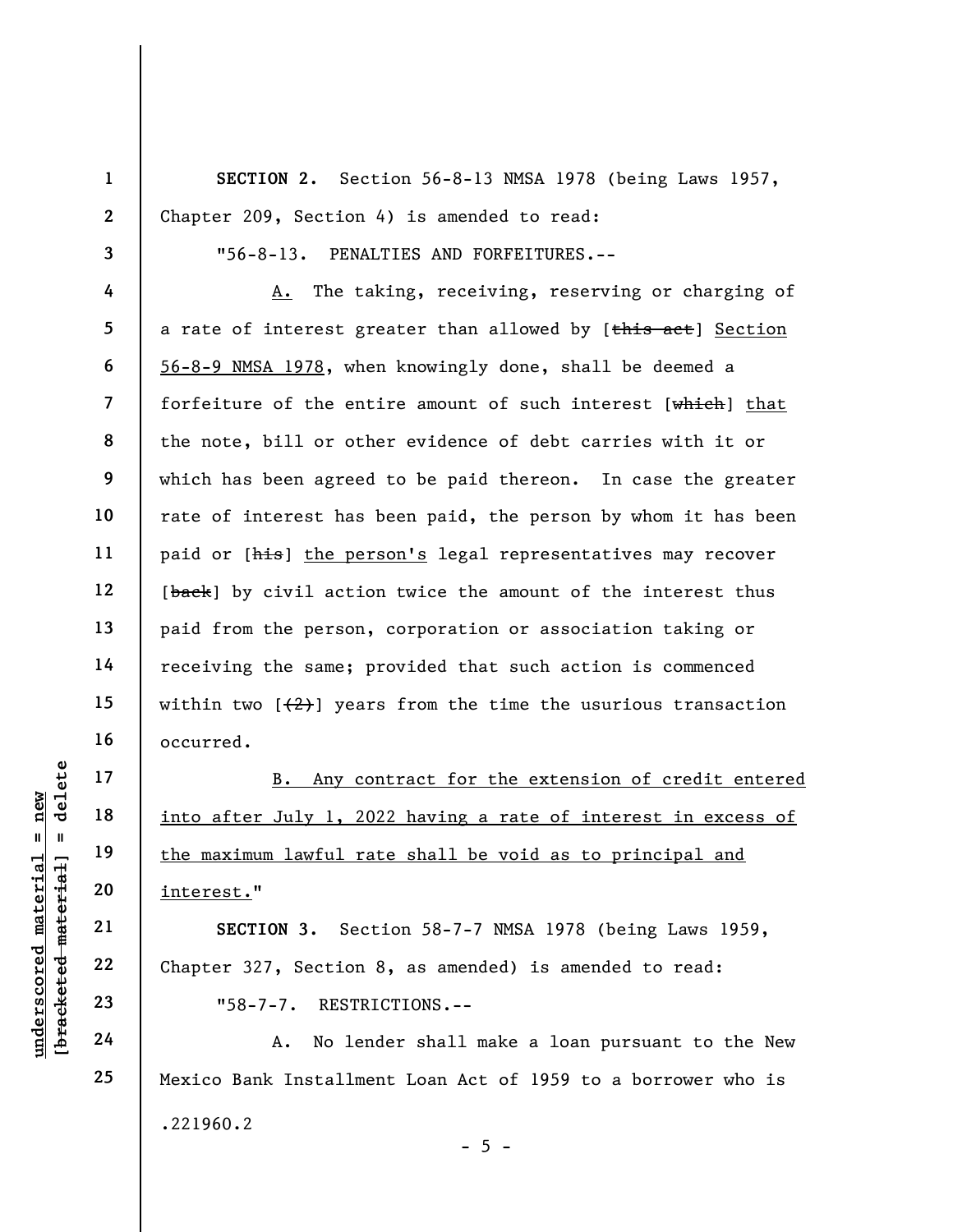also indebted to that lender pursuant to the New Mexico Small Loan Act of 1955 unless the loan made pursuant to the New Mexico Small Loan Act of 1955 is paid and released at the time the loan is made.

B. No lender other than a federally insured depository institution shall make a loan pursuant to the New Mexico Bank Installment Loan Act of 1959 if a loan has an initial stated maturity of less than one hundred twenty days.

C. No lender other than a federally insured depository institution shall make a loan pursuant to the New Mexico Bank Installment Loan Act of 1959 unless the loan is repayable in a minimum of four substantially equal installment payments of principal and interest.

understand material six percent, calculated material six percent, calculated material six percent, calculated material of the material of the section.<br>
The property of the section of the section of the secured by or that i D. No lender, other than a federally insured depository institution, shall make a loan pursuant to the New Mexico Bank Installment Loan Act of 1959 that has an annual percentage rate greater than [one hundred seventy-five] thirtysix percent, calculated pursuant to 12 CFR Part 1026, known as "Regulation Z", except as provided in Subsection I of this section.

E. The provisions of Subsections B and C of this section shall not apply to refund anticipation loans. As used in this subsection, "refund anticipation loan" means a loan that is secured by or that the creditor arranges or expects to be repaid, directly or indirectly, from the proceeds of the .221960.2

 $- 6 -$ 

1

2

3

4

5

6

7

8

9

10

11

12

13

14

15

16

17

18

19

20

21

22

23

24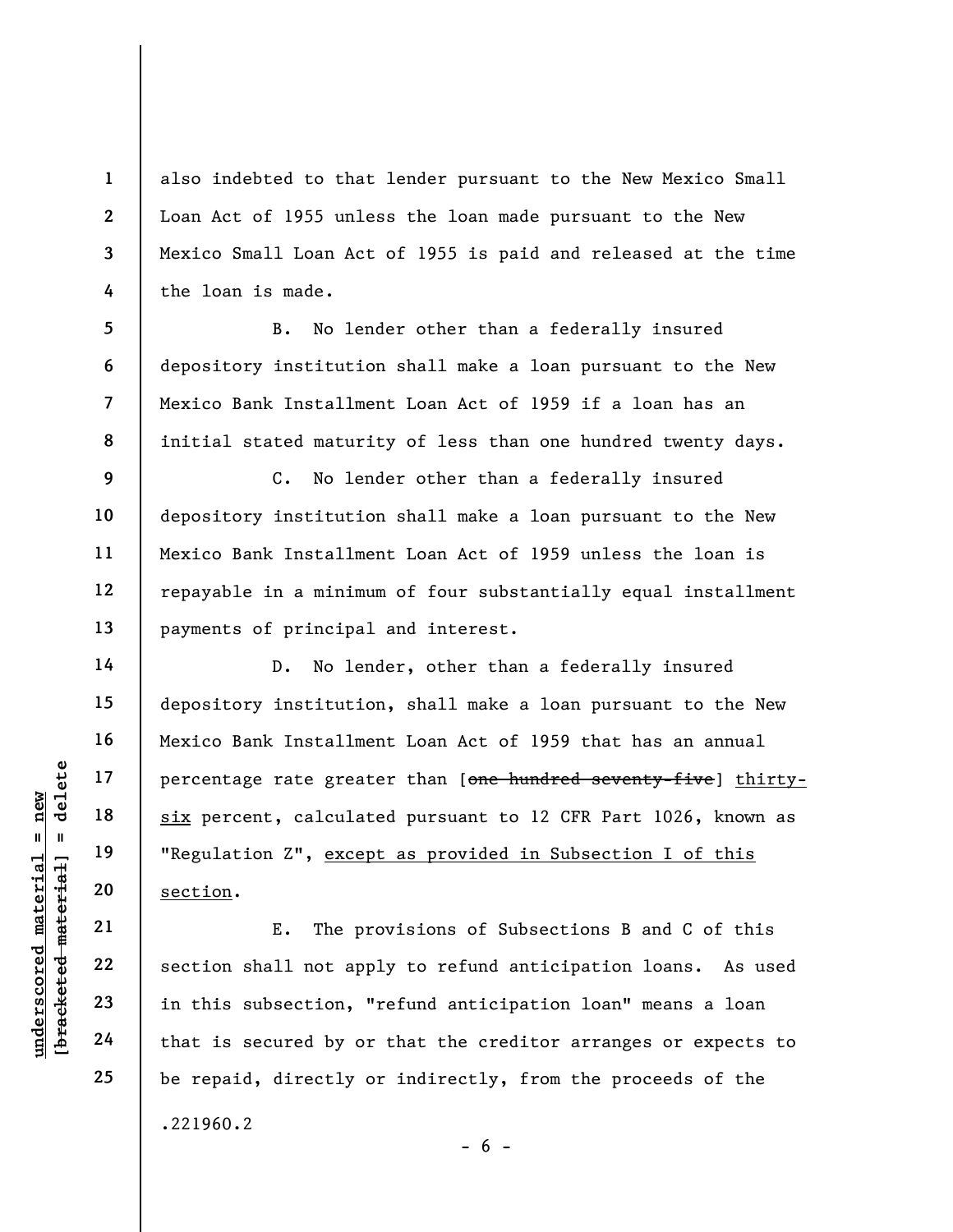underscored material = new [bracketed material] = delete 1 2 3 4 5 6 7 8 9 10 11 12 13 14 15 16 17 18 19 20 21 22 23 24 25 consumer's federal or state personal income tax refunds or tax credits, including any sale, assignment or purchase of a tax refund or tax credit at a discount or for a fee. F. Except as provided by Section 58-7-3.2 NMSA 1978, any rollover, renewal, refinance or modification of an existing loan agreement with a lender, except a modification without any additional cost to the consumer, shall constitute a new loan and shall require new disclosures pursuant to the federal Truth in Lending Act. G. Any contract for the extension of credit entered into after July 1, 2022 having a rate of interest in excess of the maximum lawful rate shall be void as to principal and interest. H. The limitation on interest for the extension of credit shall not apply to any federally insured depository institution or government-issued bonds. I. In the event the United States prime lending rate exceeds ten percent, the maximum lawful rate of interest charged or received may exceed thirty-six percent per year but shall not exceed thirty percentage points in excess of the United States prime lending rate." SECTION 4. Section 58-15-10.1 NMSA 1978 (being Laws 2011, Chapter 105, Section 1, as amended) is amended to read: "58-15-10.1. LICENSEE REPORTING REQUIREMENTS-- PENALTIES.-- .221960.2

- 7 -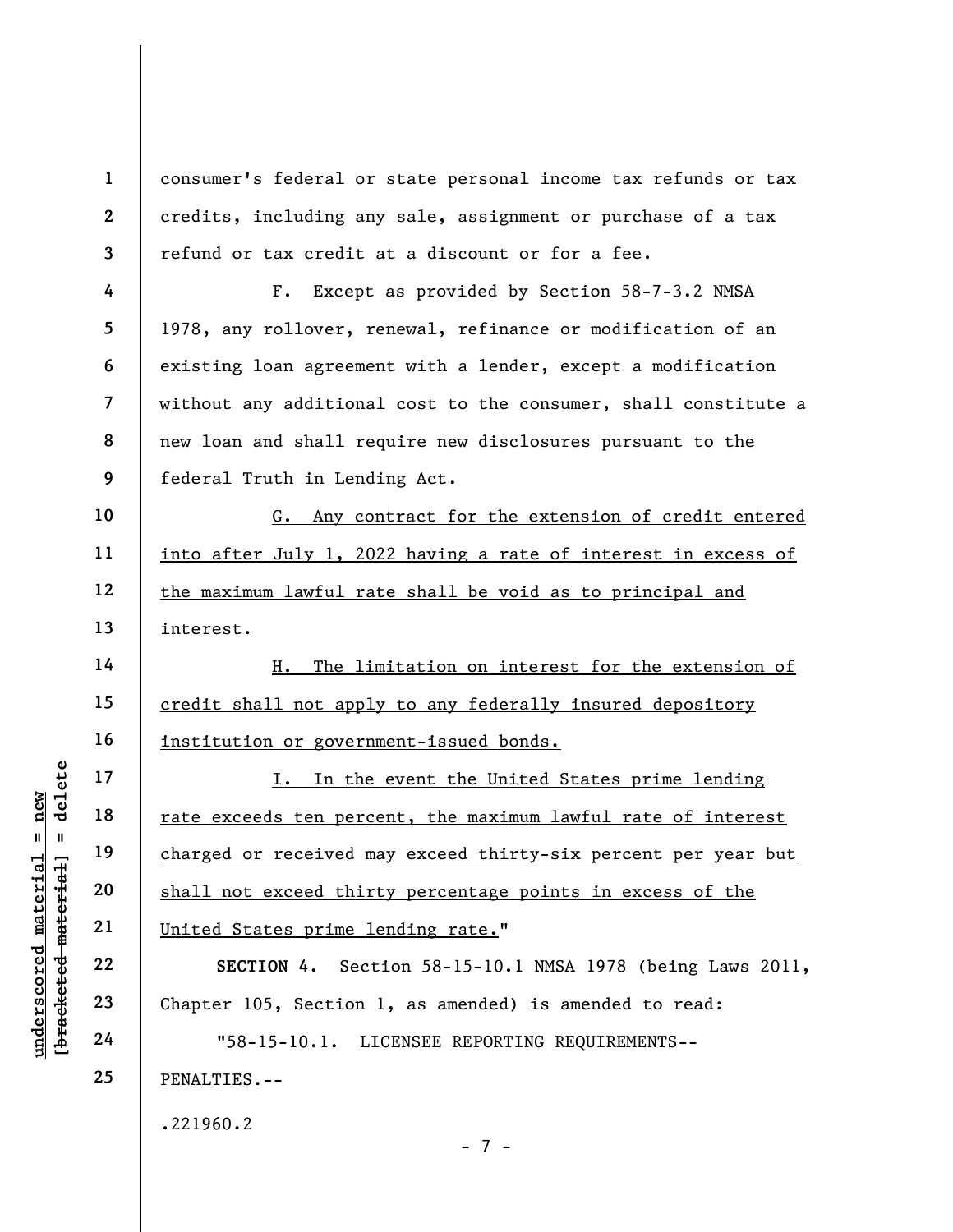underscore material material entered into for each<br>
except and the set of the set of the set of the set of the set of the set of the set of the set of the set of the set of the set of the set of the set of the set of the s 1 2 3 4 5 6 7 8 9 10 11 12 13 14 15 16 17 18 19 20 21 22 23 24 25 A. Licensees shall file with the director each year reports containing at least the following information for the preceding calendar year ending December 31 in an aggregated, nonidentifying consumer manner as specified below: (1) a description of each loan product offered by the licensee, including: (a) whether the loan product was secured or unsecured; (b) whether the loan product was made pursuant to the New Mexico Small Loan Act of 1955 or the New Mexico Bank Installment Loan Act of 1959; (c) the total dollar amount of principal loaned for that product; (d) the percentage of the total dollar amount of all principal for that product that was repaid; and (e) the total number of individual borrowers who took out this type of loan product; (2) the total number of loan transactions entered into for each loan product in the following amounts: (a) five hundred dollars (\$500) or less; (b) five hundred one dollars (\$501) to one thousand dollars (\$1,000); (c) one thousand one dollars (\$1,001) to three thousand dollars (\$3,000); and (d) three thousand one dollars (\$3,001) .221960.2 - 8 -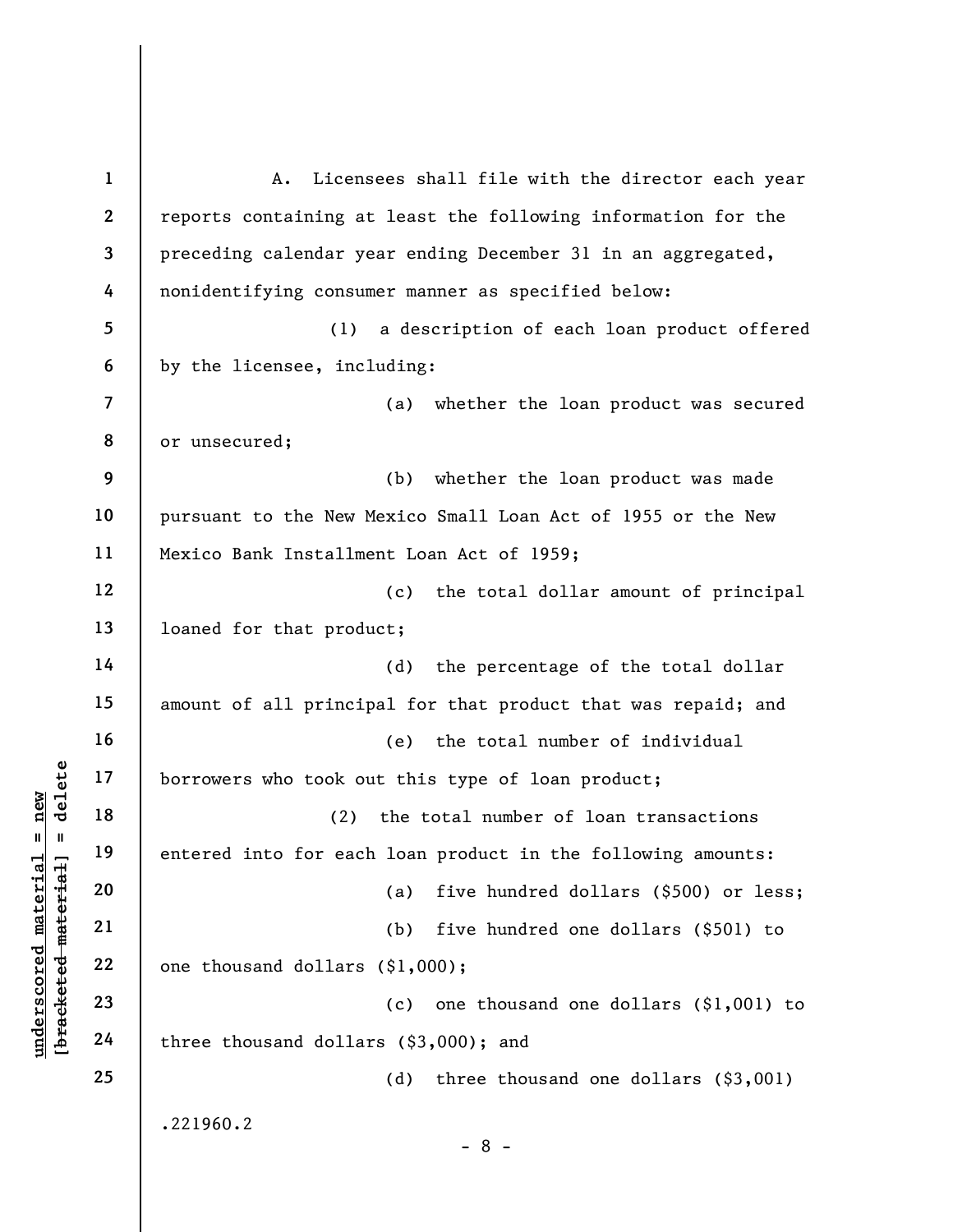under and a descript<br>  $\begin{bmatrix}\n\frac{1}{2} & \frac{1}{2} & \frac{1}{2} \\
\frac{1}{2} & \frac{1}{2} & \frac{1}{2} \\
\frac{1}{2} & \frac{1}{2} & \frac{1}{2} \\
\frac{1}{2} & \frac{1}{2} & \frac{1}{2} \\
\frac{1}{2} & \frac{1}{2} & \frac{1}{2}\n\end{bmatrix}$  and a descript<br>
fees charged for loan<br>
product charged by the le 1 2 3 4 5 6 7 8 9 10 11 12 13 14 15 16 17 18 19 20 21 22 23 24 25 to five thousand dollars (\$5,000); (3) for each loan product, the number of loans made and the total dollar amount of interest and fees charged on the contracts for loans made within the following categories of annual percentage rate calculated pursuant to 12 CFR Part 1026, known as "Regulation Z": (a) less than or equal to  $[t$ hirty-six] ten percent; (b) more than  $[\frac{\text{thirty}-\text{six}}{\text{sin}}]$  ten percent through [one hundred] eighteen percent; (c) more than [one hundred] eighteen percent through [one hundred fifty] thirty-six percent; and (d) more than [one hundred fifty percent through one hundred seventy-five] thirty-six percent; (4) for each loan product, the following aggregate amounts of fees and interest: (a) a list of each fee charged by the lender and a description of each fee product or type, including fees charged for loan origination and credit insurance; (b) the total dollar amount of each fee product charged by the lender and paid by the borrower; and (c) the total dollar amount of interest charged by the lender and paid by the borrower; (5) for each loan product: (a) the number of loans for which the .221960.2 - 9 -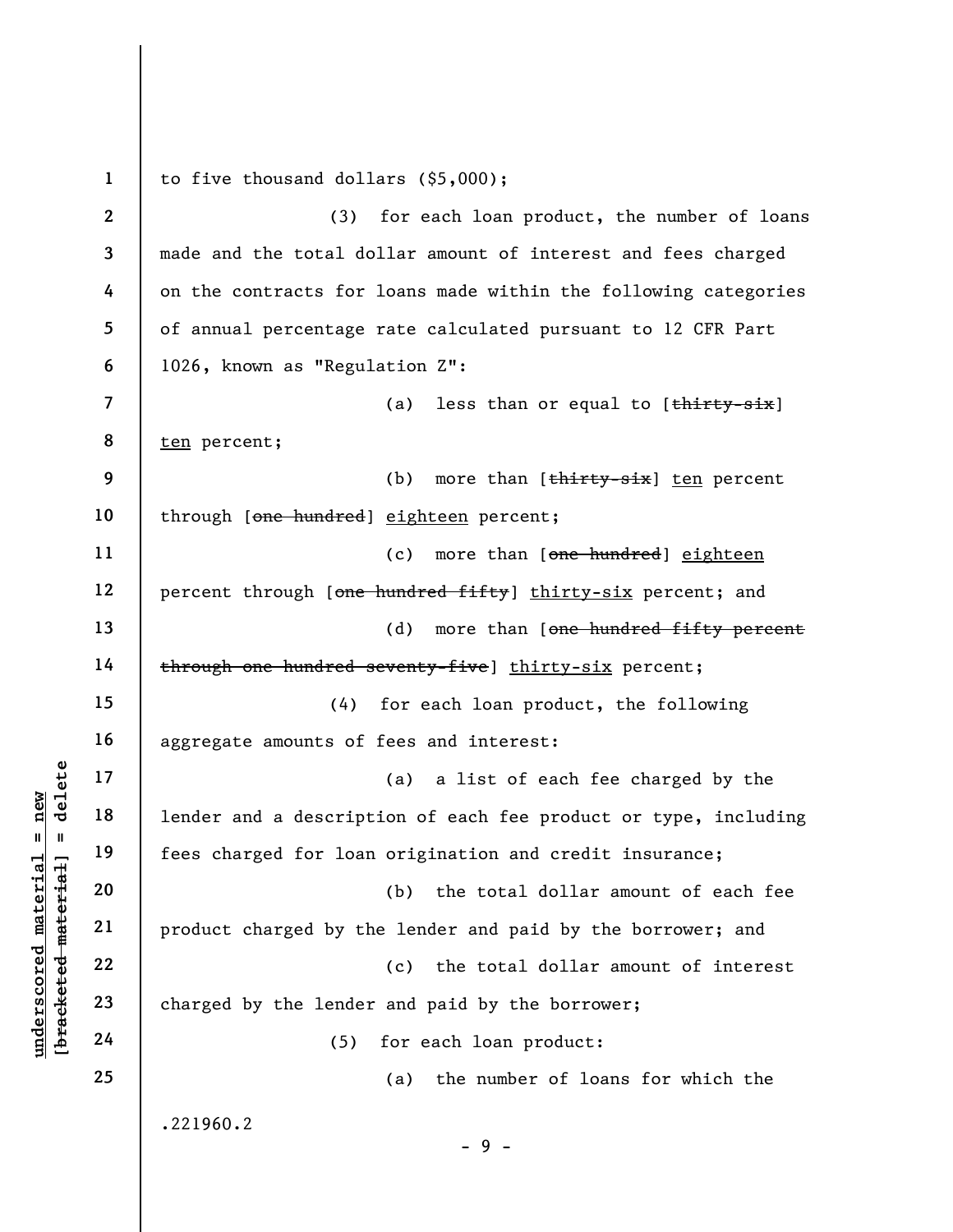understand material material of the term of that have been repaid<br>understand material corrections with the lender<br>deferred material corrections with the lender<br>dependence of that have been repaid<br>refinance, rollover correc 1 2 3 4 5 6 7 8 9 10 11 12 13 14 15 16 17 18 19 20 21 22 23 24 25 original term of the loan was: 1) less than one hundred twenty days; 2) between one hundred twenty days and three hundred sixty-five days; 3) between three hundred sixty-five days and seven hundred thirty-one days; 4) between seven hundred thirtyone days and five years; and 5) longer than five years; (b) for each item set forth in Subparagraph (a) of this paragraph, the average actual repayment time for the given loan product and loan term; and (c) for each item set forth in Subparagraph (a) of this paragraph, the number of loans for which payments were due: 1) every two weeks; 2) every four weeks; and 3) monthly; (6) the number of borrowers who took out one or two loans with the lender in the previous calendar year, and the percentage of all borrowers who took out one or two loans with the lender in the previous calendar year; (7) the number of borrowers who took out three or more loans with the lender in the previous calendar year, and the percentage of all borrowers who took out three or more loans with the lender in the previous calendar year; (8) for each loan product, the number of loans that have been repaid in full without an extension, renewal, refinance, rollover or new loan within thirty days of repaying that loan, and for each loan product, the percentage of all borrowers who have repaid their loans in full without an .221960.2  $- 10 -$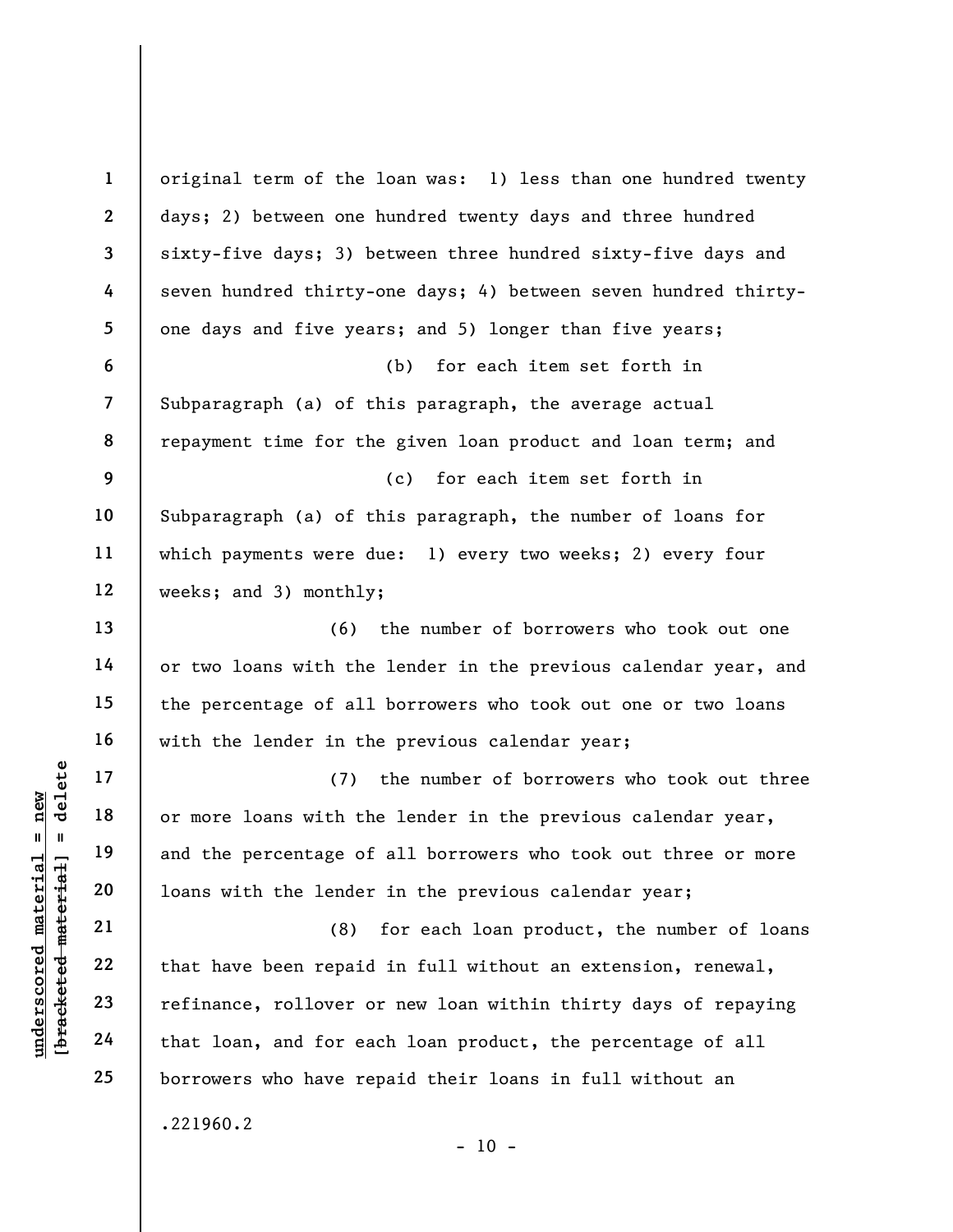extension, renewal, refinance, rollover or new loan within thirty days of repaying that loan;

3 4 5 6 7 8 9 10 11 (9) for each loan product, the number of borrowers who extended, renewed, refinanced or rolled over their loans prior to or at the same time as paying their loan balance in full, or took out a new loan within thirty days of repaying that loan, and for each loan product, the percentage of all borrowers who extended, renewed, refinanced or rolled over their loans prior to or at the same time as paying the loan balance in full, or took out a new loan within thirty days of repaying that loan;

(10) for each loan product, the total number of loans for which a late payment fee was charged and the percentage of the total loans for which a late payment fee was charged;

understand material end once over the term of<br>
except the term of<br>
total loans for which<br>
once over the term of<br>
once over the term of<br>
once over the term of<br>
(12)<br>
22<br>
23<br>
each loan product, the<br>
24<br>
product for which the (11) for each loan product, the total number of loans for which a late payment fee was charged more than once over the term of the contract, and the percentage of the total loans for which a late payment fee was charged more than once over the term of the contract;

(12) for each loan product, the number of loans for which a borrower has defaulted on a loan, and for each loan product, the percentage of total loans of that product for which the borrower has defaulted on a loan;

(13) for each loan product, the dollar amount

.221960.2

- 11 -

1

2

12

13

14

15

16

17

18

19

20

21

22

23

24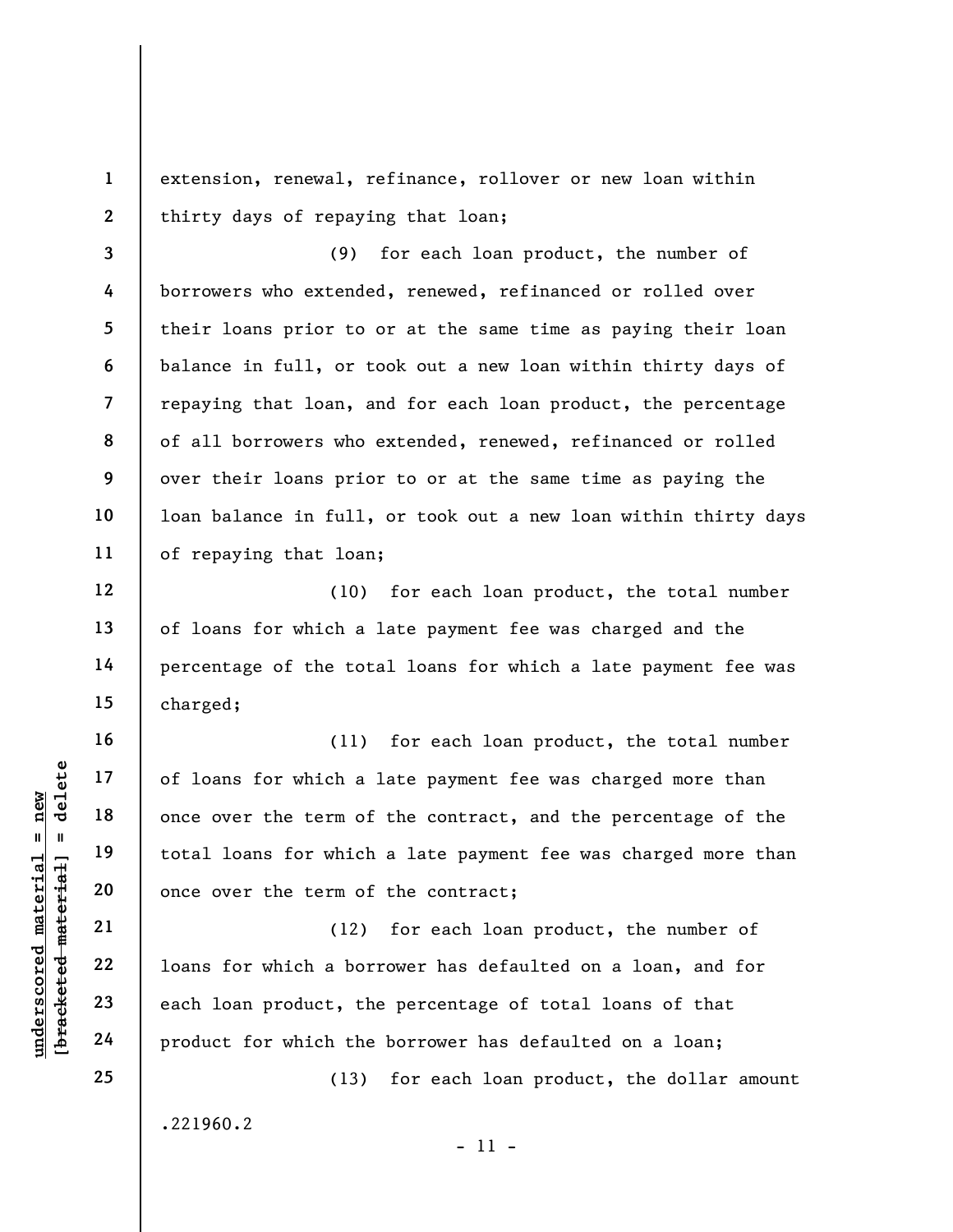underscored material material material and the set of all loan of all loan of all loan of all loan of all loan of all loan of all loan of all loan of all loan of all loan of all loan of all loan of all loan of all loan of 1 2 3 4 5 6 7 8 9 10 11 12 13 14 15 16 17 18 19 20 21 22 23 24 25 of loan principal and accrued interest that was charged-off or written-off, and the number of borrowers for which the lender charged-off or wrote-off loan principal and accrued interest; (14) the number of loans and percentage of all borrowers the lender filed action against for default; (15) the total number of loans secured by a motor vehicle and the number of those loans for which the motor vehicle was repossessed; (16) the total number of loans secured by non-motor vehicle personal property and the number of those loans for which the non-motor vehicle personal property was repossessed; (17) the total number and percentage of borrowers of all loan products whose sources of income, as provided by borrowers in the loan origination process, included a means-tested public benefit as defined by 8 U.S.C. Section 1613(c); (18) the total number and percentage of borrowers of all loan products who are aged sixty-five or older; (19) the total number of loans of all loan products that were made to borrowers in each county in New Mexico; and (20) the percentage of all borrowers who took out a refund anticipation loan who were eligible for a federal .221960.2

 $- 12 -$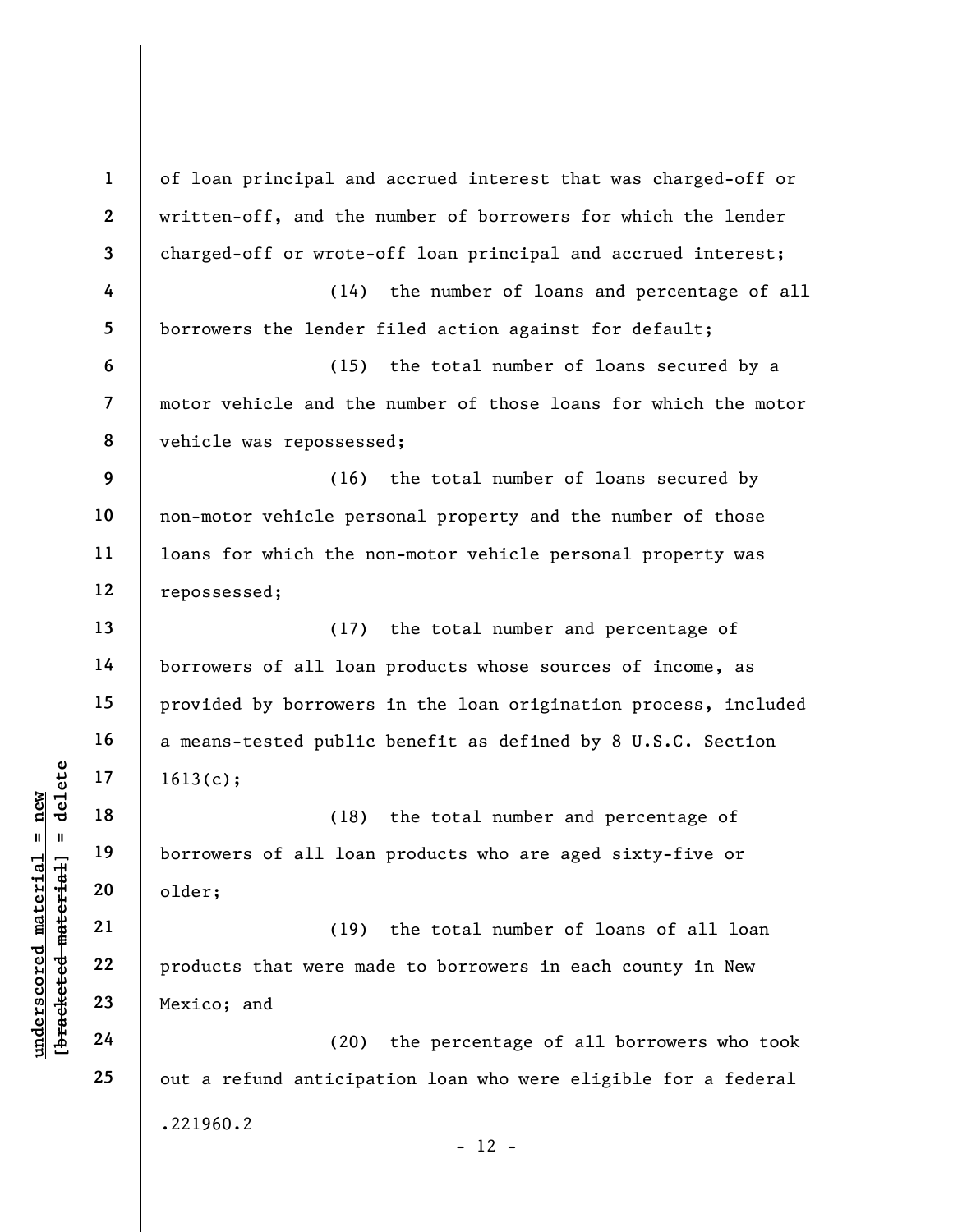1 earned income tax credit.

underscored material = new [bracketed material] = delete 2 3 4 5 6 7 8 9 10 11 12 13 14 15 16 17 18 19 20 21 22 23 24 25 B. The reports required pursuant to Subsection A of this section shall be submitted to the director on or before the fifteenth day of April each year. C. The reports required pursuant to Subsection A of this section shall be accompanied by a sworn statement by the licensee under penalty of perjury that the report is complete and accurate. D. A licensee that fails to timely submit complete and accurate reports as required pursuant to Subsection A of this section on or before the fifteenth day of April may: (1) be fined an amount not to exceed one thousand five hundred dollars (\$1,500) per day for each day after the fifteenth day of April, a complete and accurate report is not filed; and (2) have a license required pursuant to the New Mexico Small Loan Act of 1955 suspended pursuant to Section 58-15-8 NMSA 1978." SECTION 5. Section 58-15-17 NMSA 1978 (being Laws 1955, Chapter 128, Section 15, as amended) is amended to read: "58-15-17. REQUIREMENTS FOR MAKING AND PAYING OF LOANS-- INCOMPLETE INSTRUMENTS--LIMITATIONS ON CHARGES AFTER JUDGMENT AND INTEREST.-- A. Every licensee shall: (1) at the time a consumer becomes .221960.2  $- 13 -$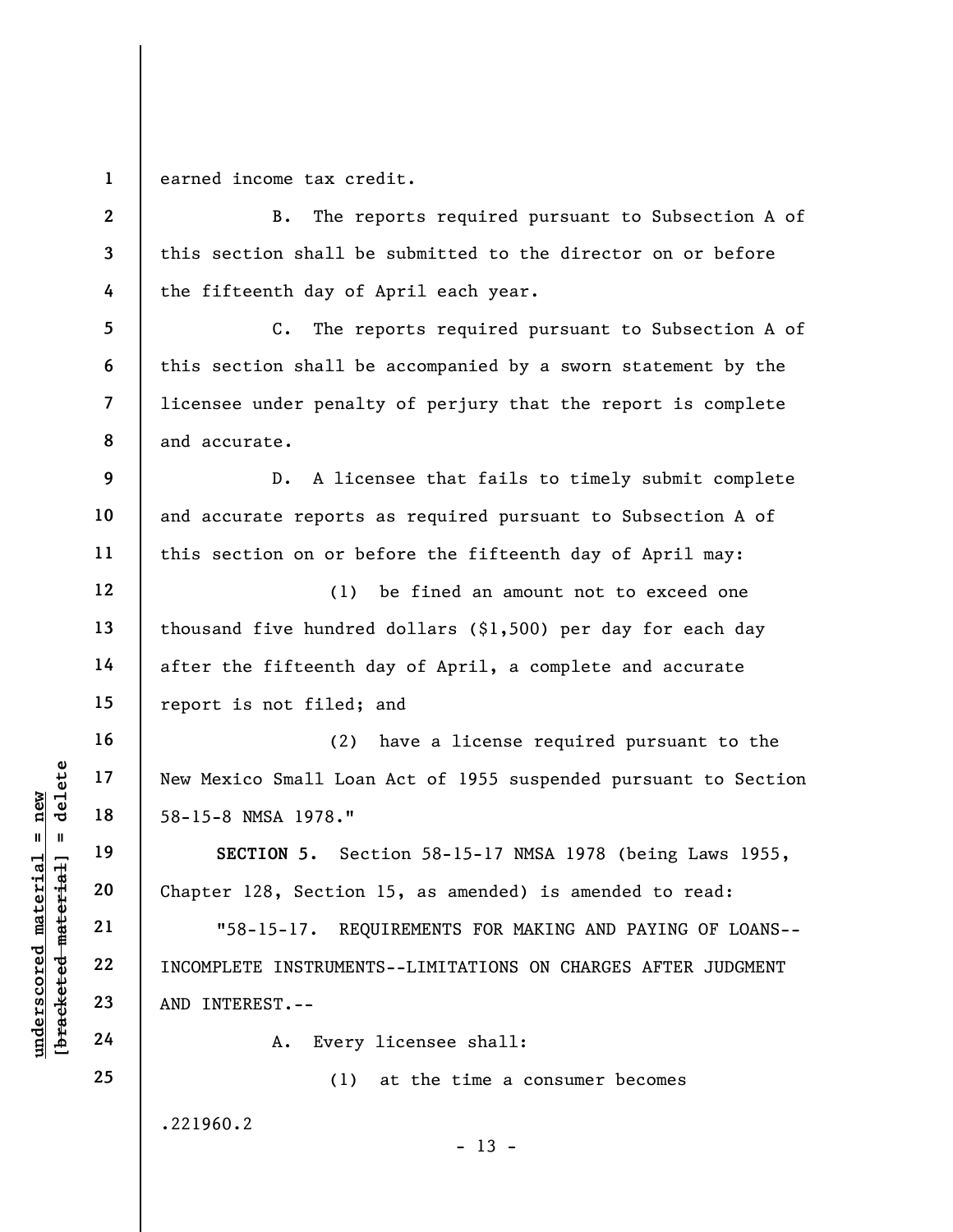understand material material and the amount in<br>
weight a 20 and the amount in<br>
weight 22 a bursuant to state and<br>
23 allowable and include 1 2 3 4 5 6 7 8 9 10 11 12 13 14 15 16 17 18 19 20 21 22 23 24 25 contractually obligated on a loan pursuant to the New Mexico Small Loan Act of 1955, deliver to the borrower or, if there are two or more borrowers on the same obligation, to one of them, a statement on which shall be printed a copy of Section 58-15-14.1 NMSA 1978 and which shall disclose in clear and distinct terms: (a) the amount of the loan; (b) the date the loan was made; (c) a schedule or a description of the payments; (d) the type of the security, if any, for the loan; (e) the name and address of the licensee; (f) the name of the person primarily obligated for the loan; (g) the amount of principal; (h) the annual percentage rate as disclosed pursuant to 12 CFR Part 1026, known as "Regulation Z", and the amount in dollars and cents; (i) all other disclosures required pursuant to state and federal law; and (j) the charge for any other item allowable and included pursuant to the New Mexico Small Loan Act of 1955, so stated as to clearly show the allocation of .221960.2  $- 14 -$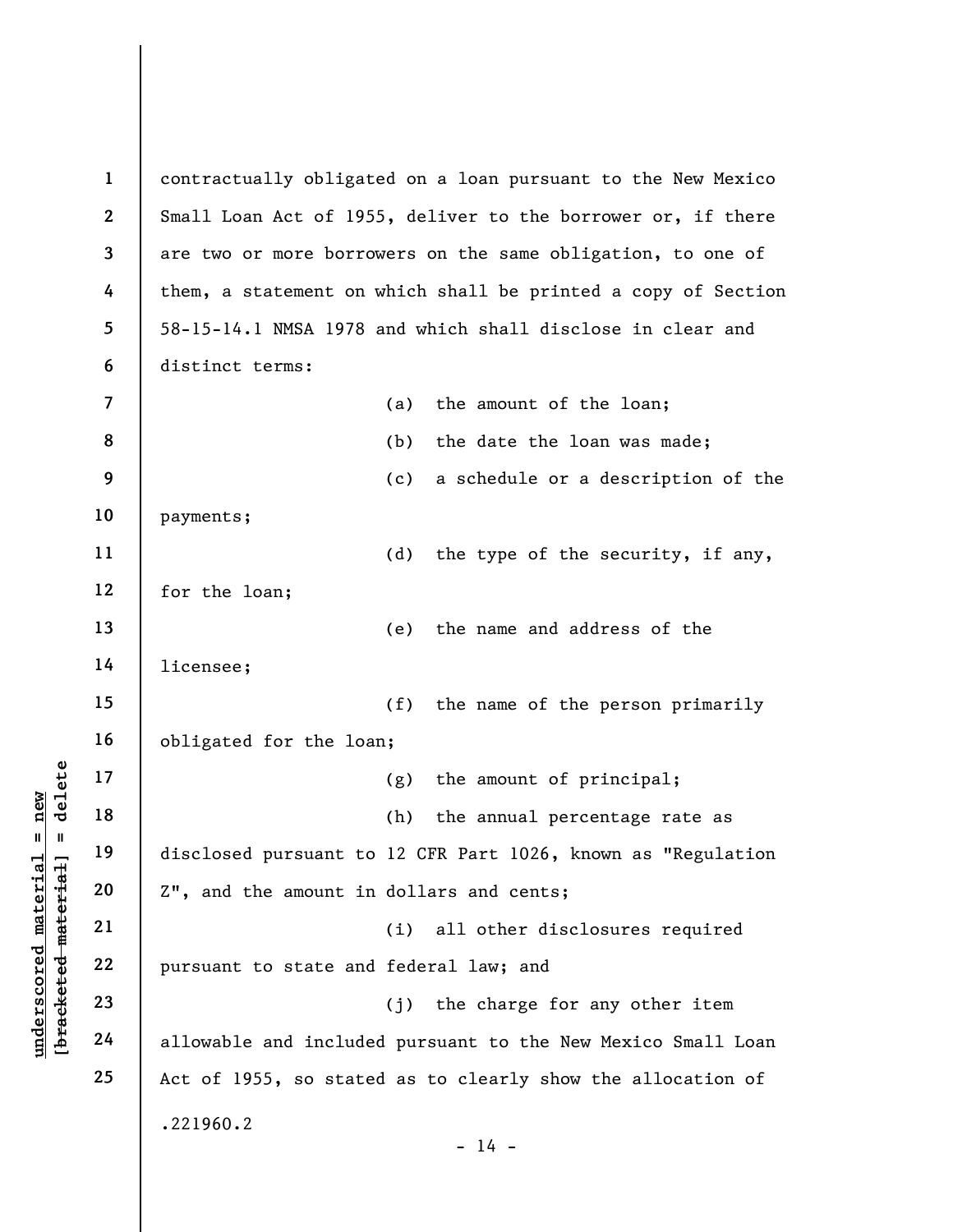1 each item included;

2 3 4 5 6 7 8 9 10 11 12 13 14 15 16 17 (2) for each payment made on account of a loan, give to the person making the payment a plain and complete receipt specifying the date and amount of the payment, the amount applied to interest and principal and the balance unpaid. When payment is made in any other manner than by the borrower in person, by an agent of the borrower or by check or money order, the licensee shall mail the receipt to the borrower's last known address or retain and deliver the receipt upon request of the borrower. A licensee may deliver the receipt electronically to the borrower via text message or email, if requested to do so in writing by the borrower. A borrower may withdraw authorization for electronic delivery of receipts in writing at any time. A licensee shall not require a borrower to receive receipts electronically. The licensee shall maintain a copy of each receipt in the office of the licensee as a part of the licensee's records; and

underscore as a part of<br>
understand material of the sole of any mort<br>
with the word "paid"<br>
understand material"<br>
21<br>
understand material are lease of any mort<br>
23<br>
understand material assignment given to the<br>
24<br>
teturn a (3) upon repayment of the loan in full, mark plainly every note and promise to pay signed by any borrower with the word "paid" or "canceled" and promptly file or record a release of any mortgage if the mortgage has been recorded, restore any pledge and cancel and return any note and any assignment given to the licensee. A licensee may mark and return a copy of the note, promise to pay or any assignment if the copy accurately reproduces the complete original.

.221960.2

18

19

20

21

22

23

24

25

 $- 15 -$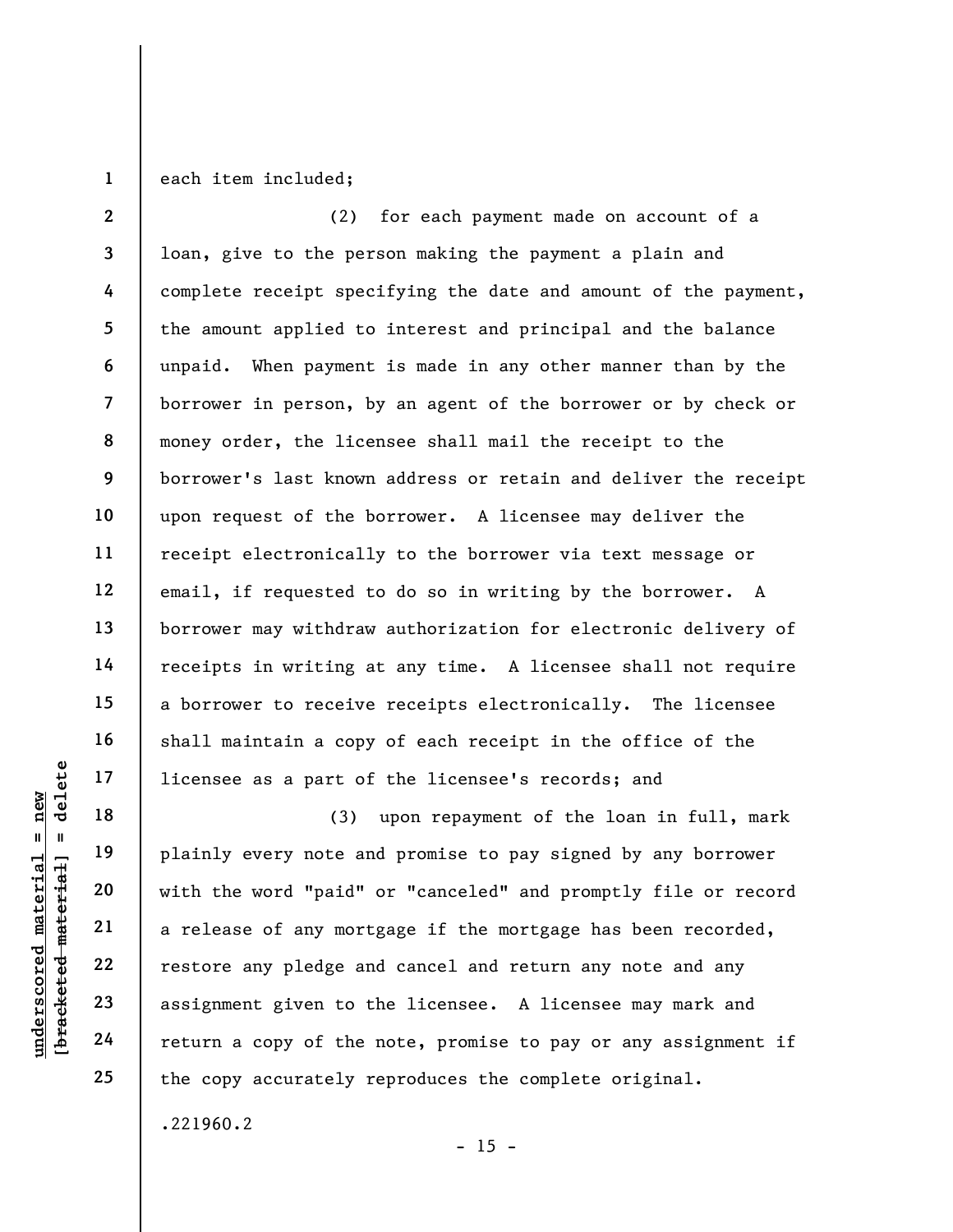B. A licensee shall not take a note or promise to pay that does not disclose the amount of the loan, a schedule of payments, or a description thereof, and the agreed charge or rate of charge or any instrument in which blanks are left to be filled in after execution.

C. A judgment against a party on a loan made pursuant to the New Mexico Small Loan Act of 1955 shall not include, and the loan shall not include, from the date of the judgment, charges against a party to the loan other than costs, attorney fees and post-judgment interest as provided by law.

D. A loan made pursuant to the New Mexico Small Loan Act of 1955 that is filed and approved as a claim in any bankruptcy proceeding shall bear interest at the rate of ten percent per year beginning on the ninetieth day following the date of adjudication. This limitation shall not apply when the bankrupt is not discharged in bankruptcy or to any obligation not dischargeable under the provisions of the United States Bankruptcy Code presently in force.

underscores of the borrower.<br>
Wallen material and the Mew Mexico Small Loan<br>
were the core of a loan after ninet<br>
were the borrower.<br>
24<br>
The borrower.<br>
24<br>
Prime is the borrower.<br>
F. A loan E. A loan made pursuant to the provisions of the New Mexico Small Loan Act of 1955 shall not bear interest in excess of ten percent per year on the unpaid principal balance of a loan after ninety days following the date of the death of the borrower.

F. A loan made pursuant to the New Mexico Small Loan Act of 1955 shall not bear interest in excess of ten .221960.2

1

2

3

4

5

6

7

8

9

10

11

12

13

14

15

16

17

18

19

20

21

22

23

24

25

 $- 16 -$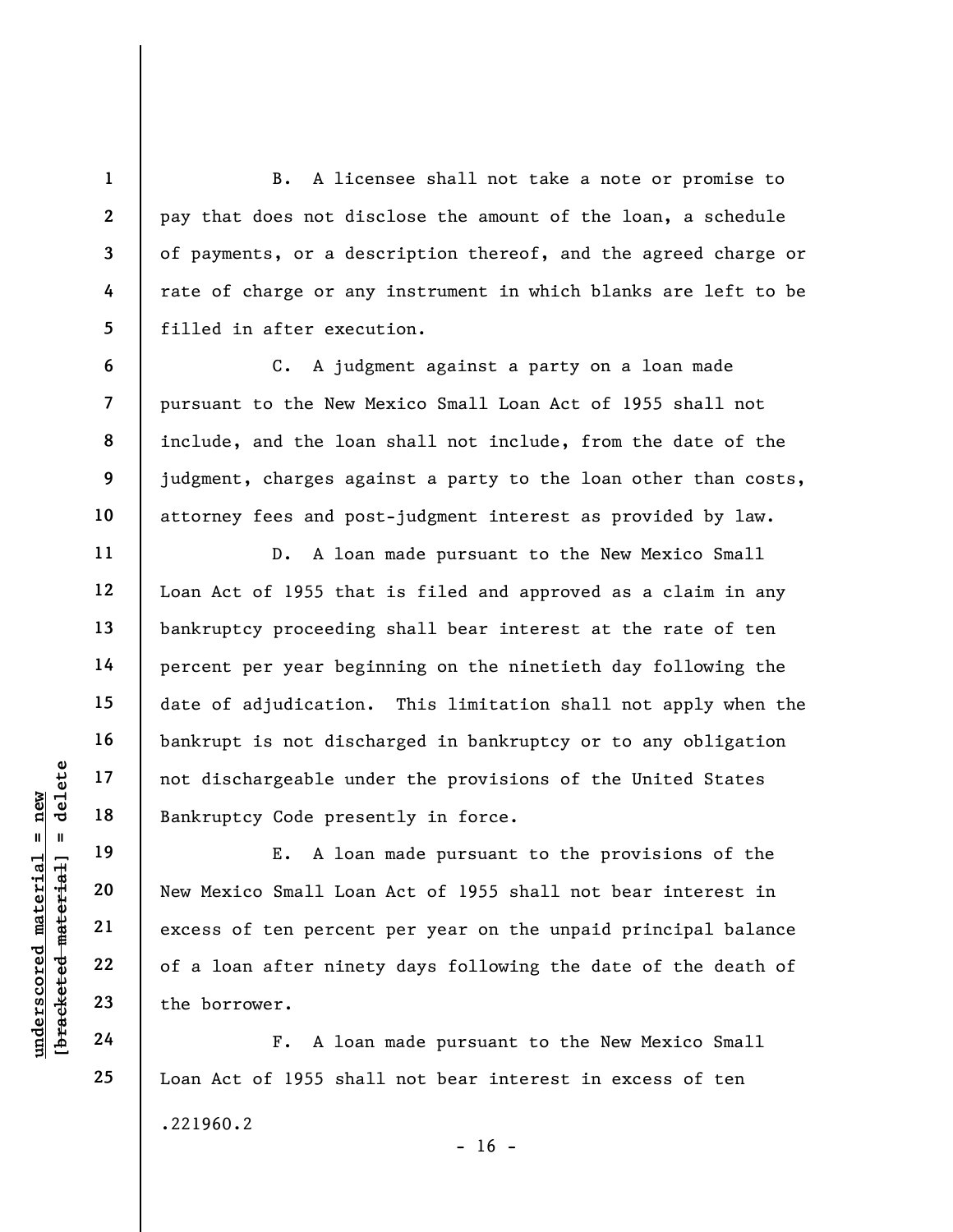percent per year upon the unpaid principal balance of the loan after twelve months following the date of maturity of the loan.

G. A lender shall not make a loan pursuant to the New Mexico Small Loan Act of 1955 if a loan has an initial stated maturity of less than one hundred twenty days unless the loan is a refund anticipation loan.

8 9 H. A lender shall not make a loan pursuant to the New Mexico Small Loan Act of 1955 unless the loan is an installment loan or a refund anticipation loan.

I. A lender shall not make a loan pursuant to the New Mexico Small Loan Act of 1955, other than a refund anticipation loan, unless the loan is repayable in a minimum of four substantially equal installment payments of principal and interest.

underscore material material of the section of the section of the section of the section of the section of the section of the section of the section of the section of the section of the section of the section of the sectio J. A lender shall not make a loan pursuant to the New Mexico Small Loan Act of 1955 that has an annual percentage rate greater than [one hundred seventy-five] thirty-six percent, calculated pursuant to 12 CFR Part 1026, known as "Regulation Z", except as provided in Subsection 0 of this section.

K. Upon request from the borrower, all lenders licensed pursuant to the New Mexico Small Loan Act of 1955 shall give or forward to the borrower copies of all loan agreements concerning that borrower, a copy of all receipts maintained in that borrower's loan file and a written statement .221960.2 - 17 -

1

2

3

4

5

6

7

10

11

12

13

14

15

16

17

18

19

20

21

22

23

24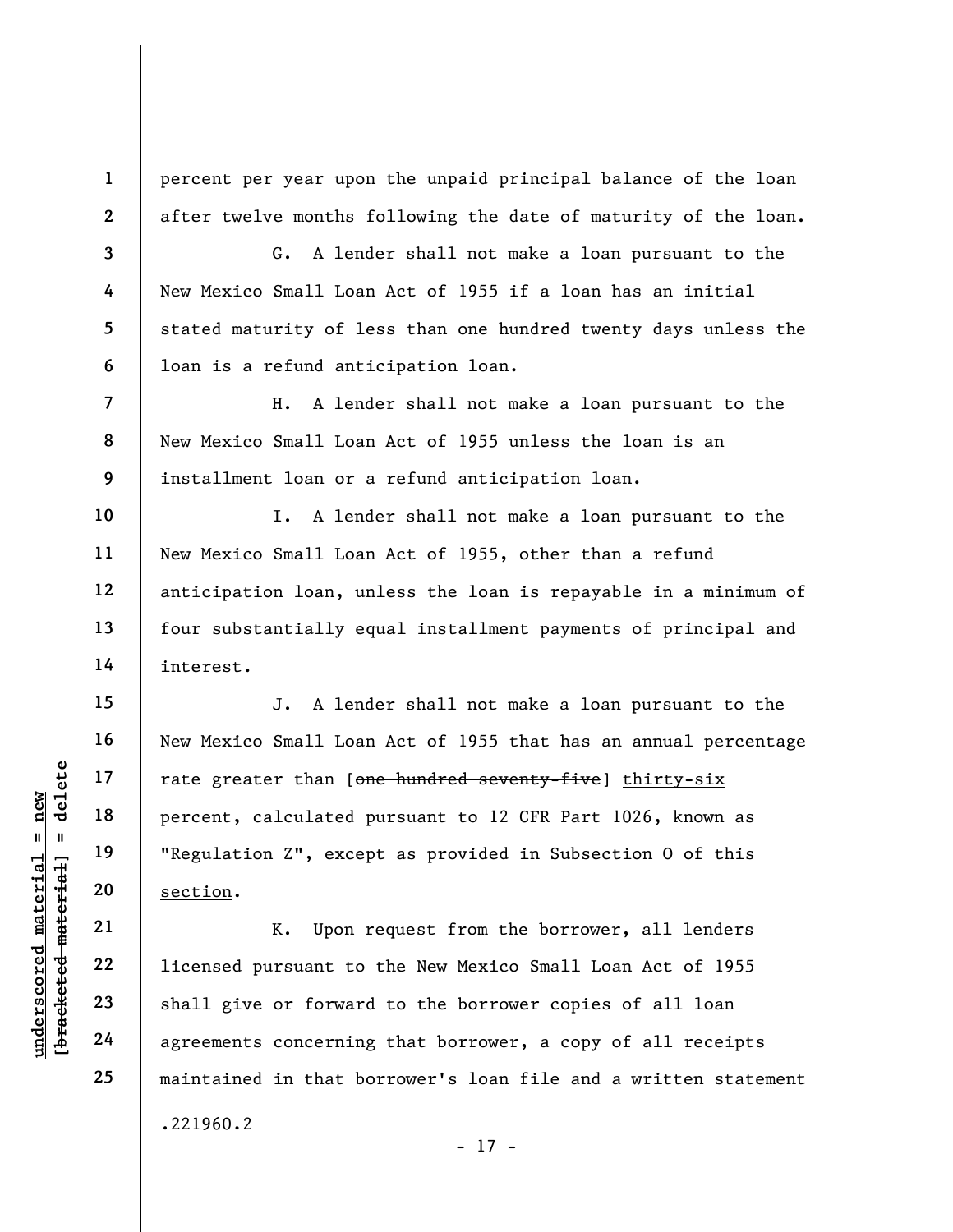2 3 7 of that borrower's loan history, including all fees charged, amortization schedules, that borrower's payment history, including the dates and amounts of payments made, and the total amount unpaid pursuant to each contract. All lenders shall retain for seven years from the date of loan file origination or loan payoff, whichever is the later, the documentation specified in this subsection.

8 9 10 12 L. Any rollover, renewal, refinance or modification of an existing loan agreement with a licensee, except a modification without any additional cost to the borrower, shall constitute a new loan and shall require new disclosures pursuant to the federal Truth in Lending Act.

M. Any contract for the extension of credit entered into after July 1, 2022 having a rate of interest in excess of the maximum lawful rate shall be void as to principal and interest.

N. The limitation on interest for the extension of credit shall not apply to any federally insured depository institution or government-issued bonds.

underscored material = new [bracketed material] = delete O. In the event the United States prime lending rate exceeds ten percent, the maximum lawful rate of interest charged or received may exceed thirty-six percent per year but shall not exceed thirty percentage points in excess of the United States prime lending rate."

> SECTION 6. EFFECTIVE DATE.--The effective date of the .221960.2 - 18 -

1

4

5

6

11

13

14

15

16

17

18

19

20

21

22

23

24